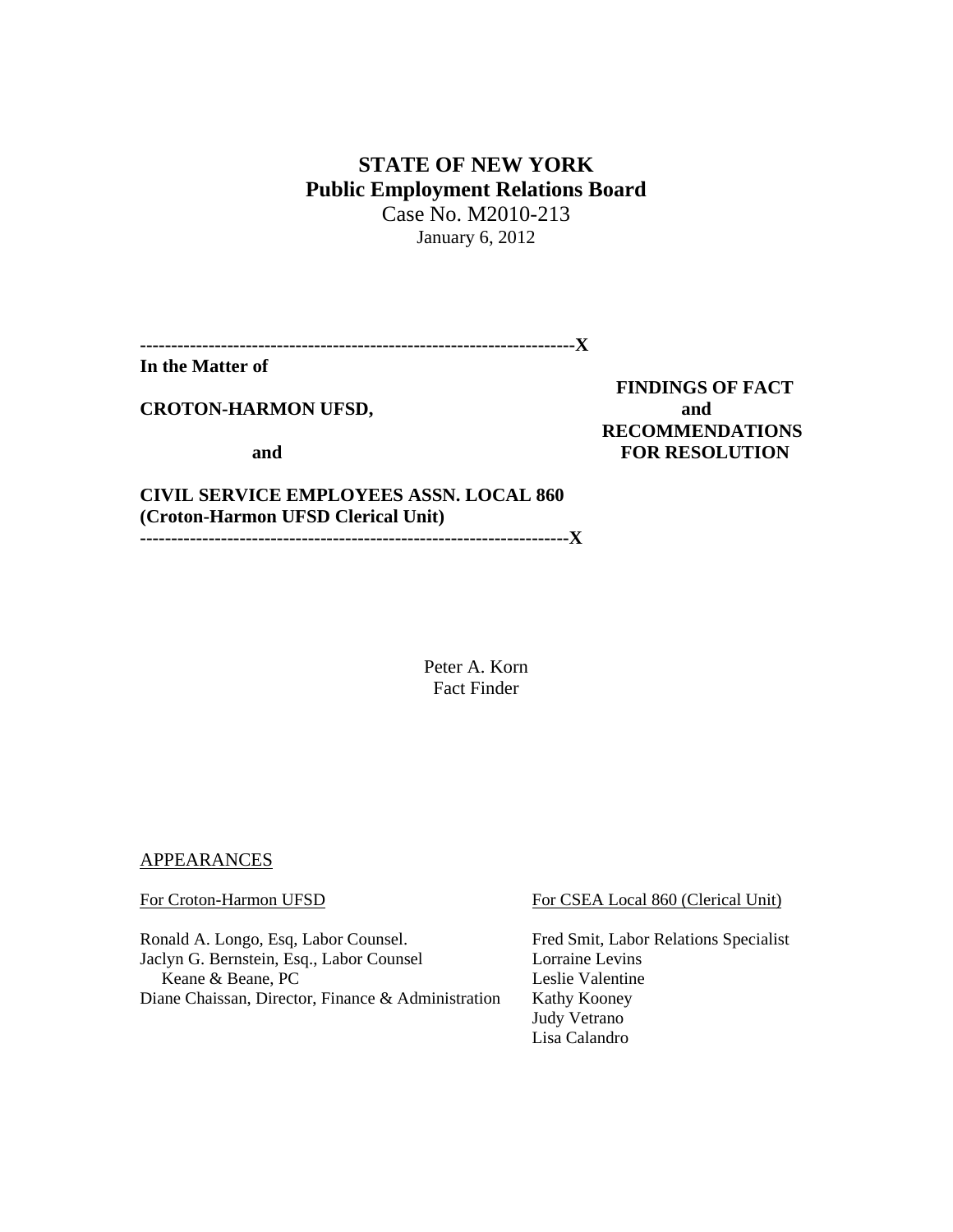# **INTRODUCTION**

This is the Fact Finder's report in the matter of the impasse between the Croton-Harmon Union Free School District ("District") and the Civil Service Employees Association Local 860, Croton-Harmon Clerical Unit ("CSEA" or "Union"), which are seeking to negotiate renewal terms and conditions of employment for a collective bargaining agreement ("CBA") that expired on June 30, 2010 and continued in effect. The report provides findings of fact and recommendations for resolution of the parties' impasse.

Croton-Harmon Clerical Unit presently consists of 16 employees in a number of school clerical and office support titles. The District has a separate CSEA unit for custodial and maintenance positions.

The parties entered into negotiations for a successor agreement in April 2010 and exchanged contract demands. The parties met for further negotiation sessions on five occasions, the last being November 8, 2010, exchanging proposals that were either resolved or withdrawn by the parties. Unable to reach mutual agreement on a final, complete package, the Union filed a Declaration of Impasse on November 10, 2010. A mediator was appointed, but the parties were unable to resolve their differences. Following the conclusion of mediation, the New York State Public Employment Relations Board ("PERB") appointed the undersigned as Fact Finder on July 18, 2011.

A fact-finding hearing was held on September 13, 2011 in the District Administration Building. The parties submitted two volumes of factual material and data, explained their positions, questioned each other, and the Fact Finder sought clarification of certain issues. Following the hearing, the parties requested the opportunity to file closing briefs and, after extensions, briefs were filed on November 9th and11th. All material submitted has been carefully examined and these findings and recommendations follow.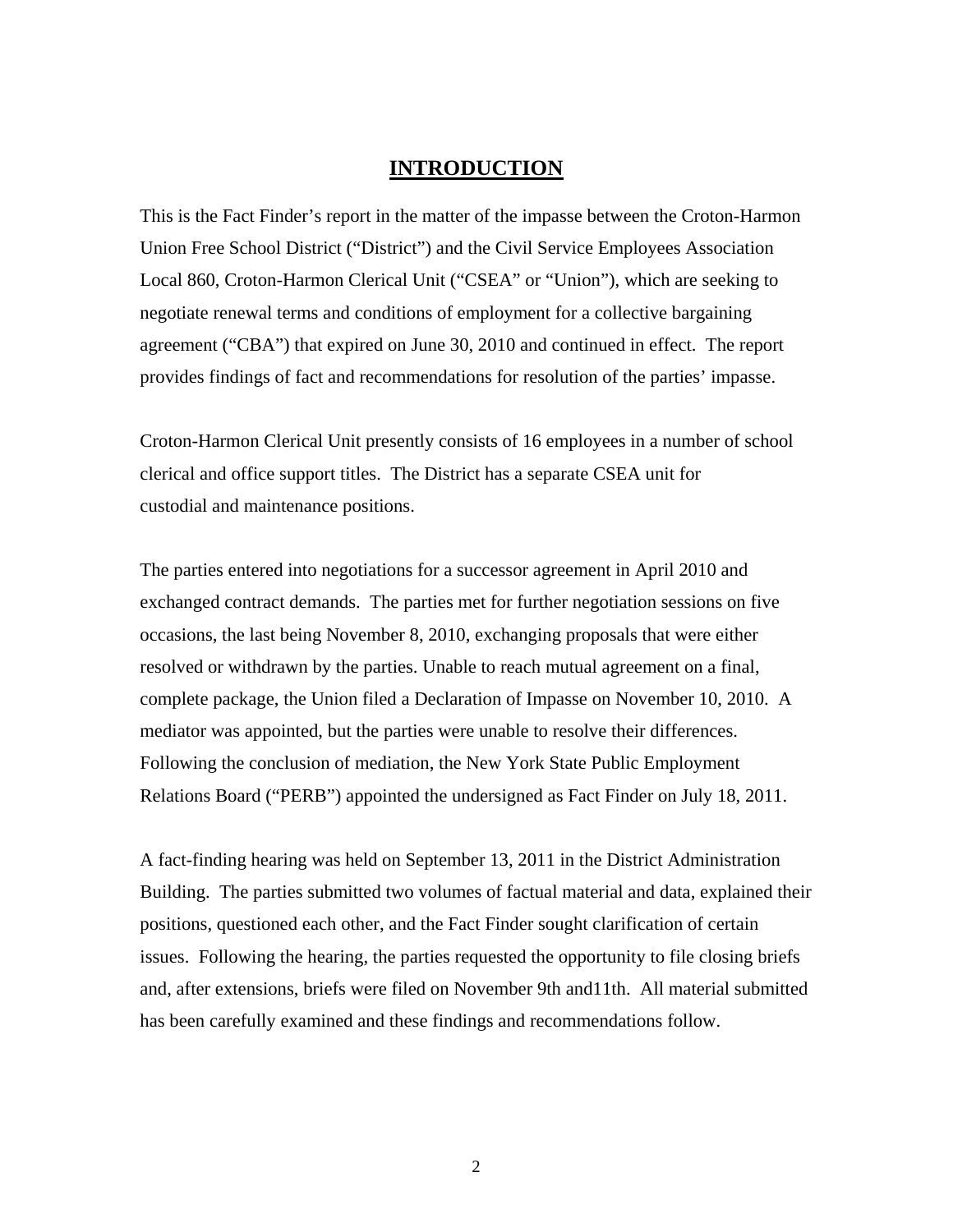# **BACKGROUND**

Some opening comments about the negotiating relationship and history of the parties are helpful to understanding their positions. We are discussing the renewal of a CBA that expired 1-1/2 years ago. Despite at least five negotiating sessions and a mediation effort, the parties were not able to come to agreement. During the hearing, it became apparent that the overriding concerns of the District were the impact of the new tax cap legislation, the pay freezes and increased employee health insurance contribution share in the renegotiated State-CSEA labor contract and no retroactivity for any adjustments. Following the close of the hearing, the District and CSEA Custodial Unit settled their contract and it was forwarded by both parties to the Fact Finder as part of the closing briefs. It provides a guideline for a recent, freely negotiated settlement by a non-teaching unit within the District.

The Parties submitted the following six items for the fact-finding process:

\_\_\_ITEM\_\_\_ Term of Agreement Wage Increase Employee Health Insurance Contribution & Declination Payment Unused Sick Time Buy-Back Value Unused Sick Time Applied to RSSL §41-j Summer Work Hours

The inability to find agreement on these six (6) outstanding issues is straining the bargaining relationship and is shown in the inability, over the past 1-1/2 years, to negotiate a successor agreement. Each party must show some flexibility and realism or the contract is unlikely to be settled within the context of an acceptable package. The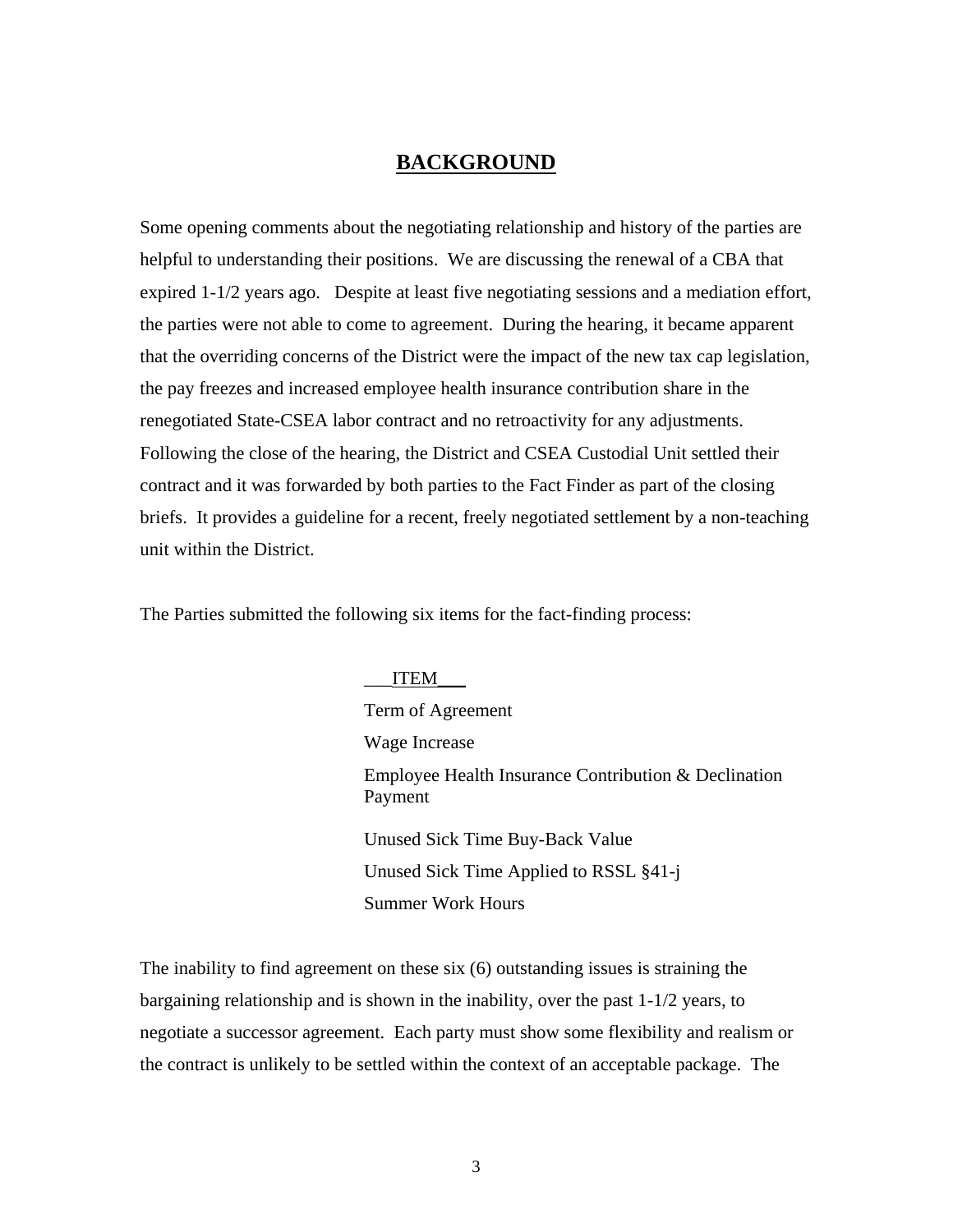solution may be for both parties to identify, in the context of comparability, what is equitable for unit members, the District and its taxpayers.

# **COMPARABILITY**

The fact-finding process depends heavily on comparing the equities in each party's argument with the terms and conditions of employment contained in bargaining agreements within the school district and in similar units in comparable districts in the general geographic area. Neither party challenged the data sets submitted by the opposing party, as they related to comparability.

Lacking a recent in-district agreement with a comparable bargaining unit at the time of the hearing, the parties were in general agreement that the BOCES Northern Westchester-Putnam (NW/P) data base contained a reasonable set of comparables. The labor pool is clearly drawn from NW/P, since the area is home to 13 of 16 bargaining unit members. The District's general fund spending is at the average of the NW/P group, while state aid as a percentage of revenue (9.53%) is somewhat on the low side, indicating a combination of wealth, lack of demographic or "need" enhancements and an average wealth ratio about 57% higher than the statewide ratio, although at the NW/P average. The result is that 81% of the 2010-11 district budget is paid from property taxes, about four percentage points higher than in 2008-09.

While the issue of housing foreclosures bears attention, it cannot be determined that the number of foreclosures in process was significantly greater than those in the past decade. Similarly, district housing values seem to have readily recovered, posting a year-to-year price increase of 2½%. This does not mean that tax burdens for home owners are not of concern, but simply that the district remains an attractive one for home purchases.

Of special note, however, is that following the September hearing and prior to return of the closing briefs in November, the District concluded an agreement, now ratified, with the CSEA Custodial Unit #9159. This freely-negotiated agreement covers many of the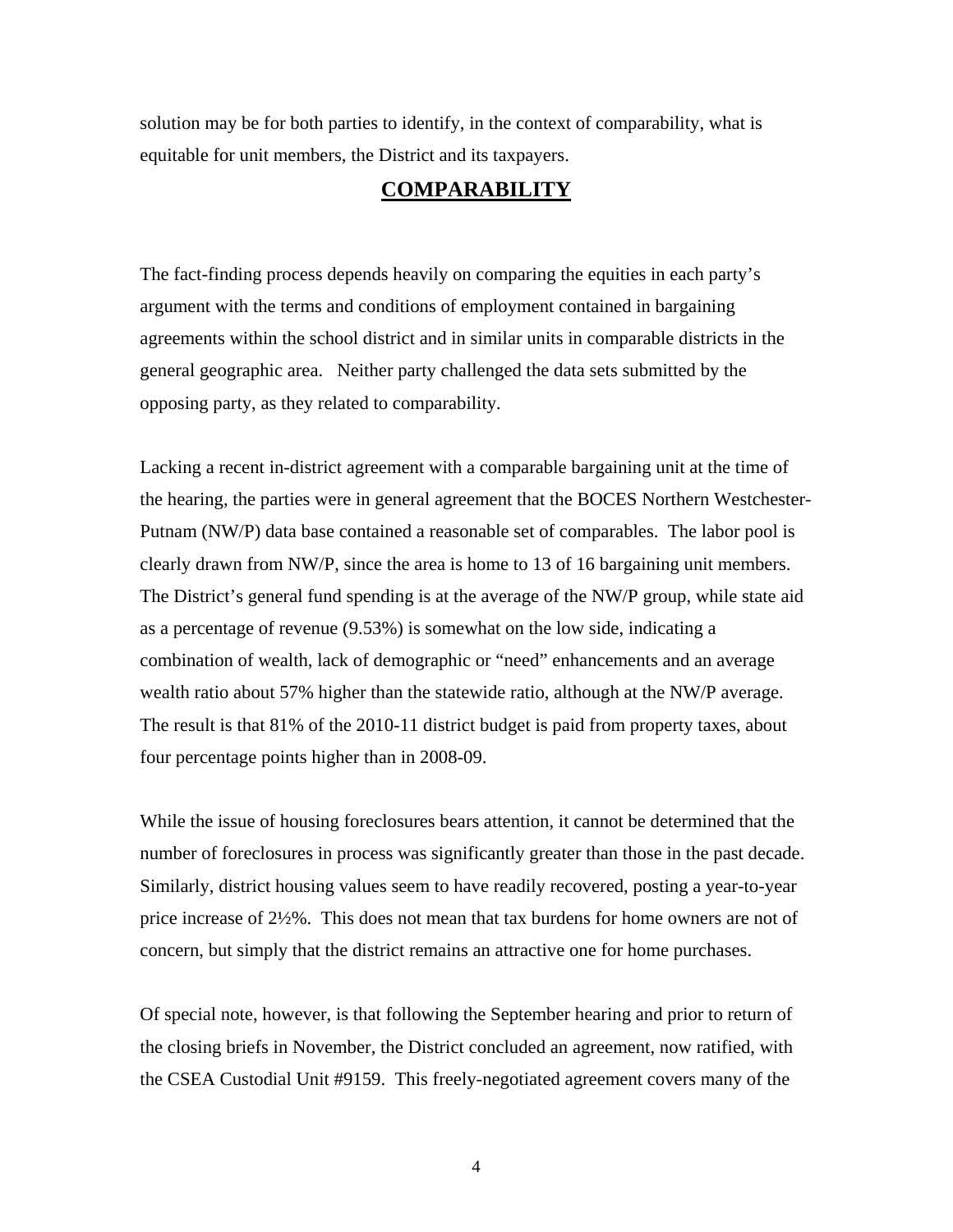same issues raised in this fact-finding and, more than BOCES NW/P districts, provides a clear set of comparables for use in this matter. In fact, the District footnoted its closing brief to highlight comparability issues between its proposals and the Custodial Unit settlement. The District has not pleaded inability to pay.

After review, the proper pool for comparability is determined to be: (1) the comparable in-District CSEA bargaining unit whose labor contract was freely negotiated and represents the willing intent of the parties and (2) where in-district contracts do not cover the issues raised by the parties, those school districts that share common economic and demographic traits within BOCES NW/P and, especially, those of similar population size.

### **ISSUES AND POSITIONS OF PARTIES**

Some fifty-two (52) exhibits supported the issues that the parties presented for resolution. Some were valuable and others less so. The Fact Finder hopes that the parties consider each recommendation on its merits, as well as the totality of the package. This is an opportunity to look forward and consider the merits and equities of a proposed resolution, which is in their mutual interest.

### **Term of Agreement**

The collective bargaining agreement (CBA) expired on June 30, 2010. The parties have been in negotiation for 1½ years. The District seeks a renewal CBA for a four-year period expiring June 30, 2014. While the Union has proposed a renewal term of three years, it notes in its brief that it is not opposed to a four-year renewal term.

**Recommendation – Term of Agreement:** The renewal agreement should be for the four year period from July 1, 2010 through June 30, 2014.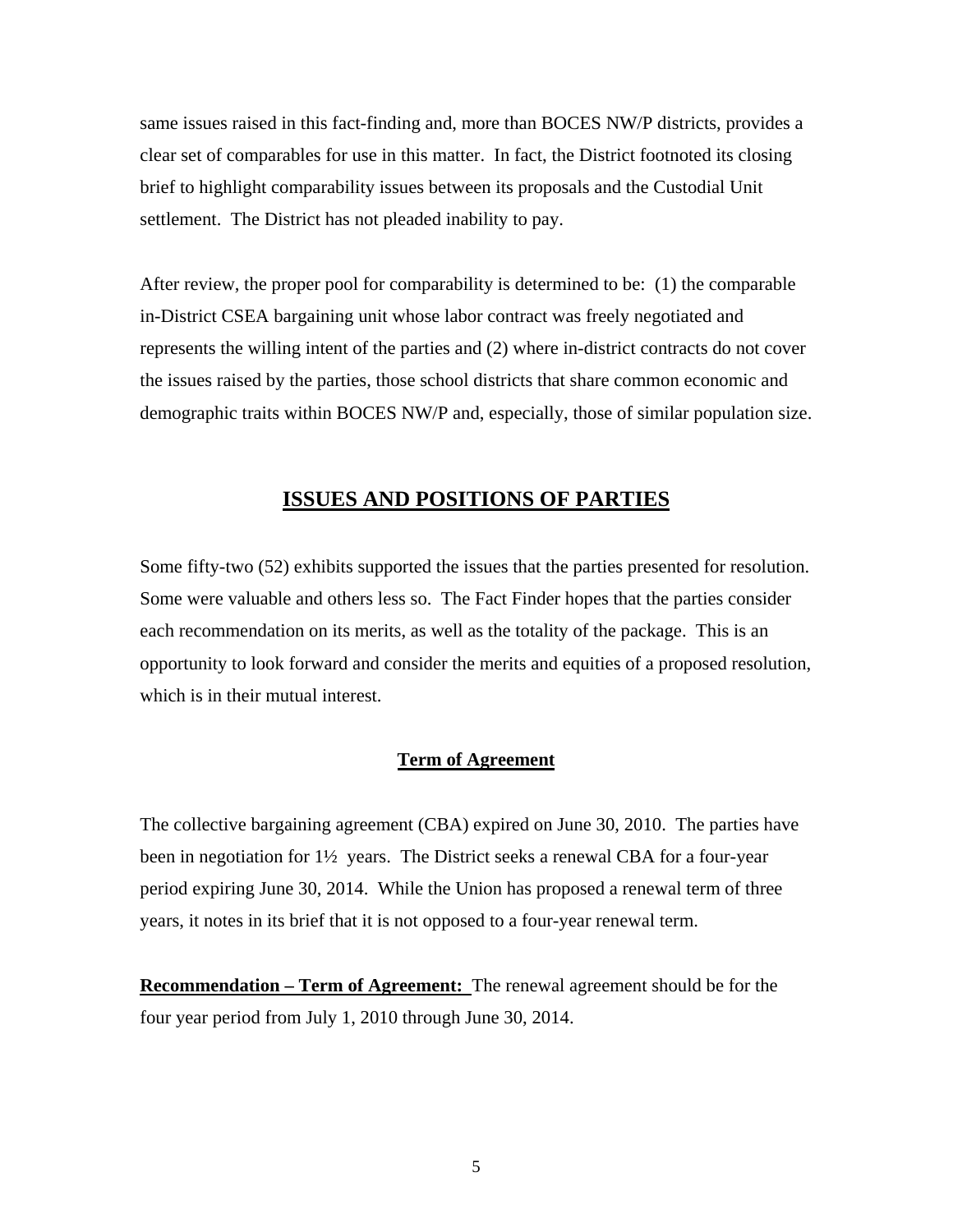*Rationale:* After 1-<sup>1</sup>/<sub>2</sub> years of negotiations, there is a need for stabilizing the relationship between the parties for a comfortable period of time. Since there is no objection to a four-year CBA, the same is recommended.

#### **Wage Increase**

The Union demand and the District offer for a wage increase are for a four-year CBA, as follows:

|                         | Union    | District   |
|-------------------------|----------|------------|
| Effective July 1, 2010  | $+1.5%$  | No Change  |
| Effective July 1, 2011  | $+2.0%$  | $+1.0\%$ * |
| Effective July 1, 2012  | $+2.5%$  | $+1.25%$   |
| Effective July 1, 2013  | $+2.5%$  | $+1.5%$    |
|                         |          |            |
| <b>CUMULATIVE VALUE</b> | $+8.77%$ | $+5.07%$   |

District further proposes no retroactive pay to the first year of the CBA.

The Union justifies its proposal by pointing to two neighboring districts: Hendrick Hudson and Ossining. These districts negotiated and settled two-year and three-year contracts providing annual wage increases of 2.5% to 2.6% during the same time frame as negotiations were underway in the District. Supporting its argument, the Union notes a NY CPI-U increase of 4.1% since the clerical contract expired and an undesignated fund balance of \$4.7 million it claims is higher than State guidelines allow. It should be noted that 13 of the 16 unit members are already at the top step of their pay grades, so no additional step increments will be received by them. Each 1% increase in base wages is estimated to cost \$8,350 for 2010-2011.

The District does not claim inability to pay, but argues that unit members already have one of the better salary and benefits packages in the NW/P districts and in the previous three-year contract (2007-2010) received wage increases of  $3\frac{1}{4}\%$ ,  $3\frac{1}{2}\%$  and  $3\frac{1}{2}\%$ . It notes that District tax burdens are high and taxpayers are losing homes, the State-imposed property tax cap has changed the dynamics of budget-making and approval and CSEA has re-negotiated its State CBA to provide for no general wage adjustment for 2011-12, 2012-13 and 2013-14.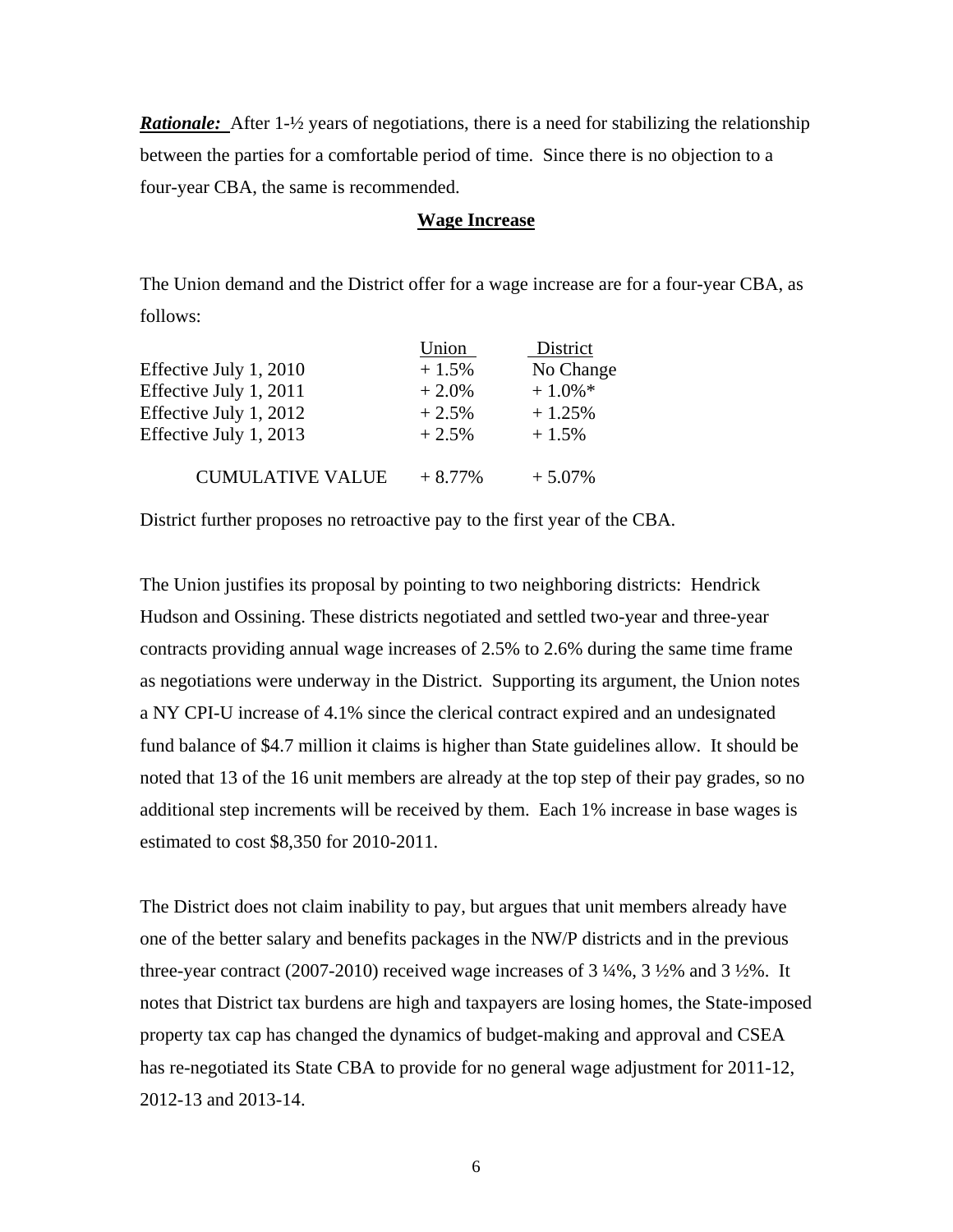During the fact-finding process, the District and its CSEA Custodial Unit settled a new four-year CBA. This freely-negotiated agreement provides the best wage increase comparable for what is acceptable to a non-teaching group and the District and creates a template for what is reasonable and acceptable. This CBA calls for the following:

| CSEA CUSTODIAL UNIT WAGE AGREEMENT |                                              |  |
|------------------------------------|----------------------------------------------|--|
| Time Period                        | Adjustment                                   |  |
| For 2010-2011                      | No change in salary schedule from 2009-2010  |  |
| Effective June 30, 2011            | 2009-2010 salary schedule increased by 1.5%  |  |
| Effective July 1, 2011             | 2010-2011 salary schedule increased by 1.5%* |  |
| Effective July 1, 2012             | 2011-2012 salary schedule increased by 1.5%  |  |
| Effective July 1, 2013             | 2012-2013 salary schedule increased by 1.5%  |  |

\*Effectively, 2011-2012 salary rates are 3% greater than the 2009-2010 schedule. There is no retroactivity to 2010-2011.

**Recommendation - Wages:** It is recommended that the following wage adjustment be applied to the CSEA Clerical Unit.

| Time Period             | Adjustment                                  |
|-------------------------|---------------------------------------------|
| For 2010-2011           | No change in salary schedule from 2009-2010 |
| Effective June 30, 2011 | 2009-2010 salary schedule increased by 1.5% |
| Effective July 1, 2011  | 2010-2011 salary schedule increased by 1.5% |
| Effective July 1, 2012  | 2011-2012 salary schedule increased by 1.5% |
| Effective July 1, 2013  | 2012-2013 salary schedule increased by 1.5% |

*Rationale:* The contracts for other bargaining units in NW/P were negotiated at different periods of time and are constructed based on various assumptions and internal relationships. The primary comparable is the recently ratified contract between the District and the CSEA Custodial Unit, a blue collar, non-teaching unit within the District. This wage proposal is better than originally offered by the District and, although there is no wage increase for the first year and no retroactivity, the second-year salary schedule is 3% greater than the final year of the previous contract (also the first year of this contract). This base wage increase has a cumulative value of 6.13% and an average annual value over the four year contract life of 1.53%.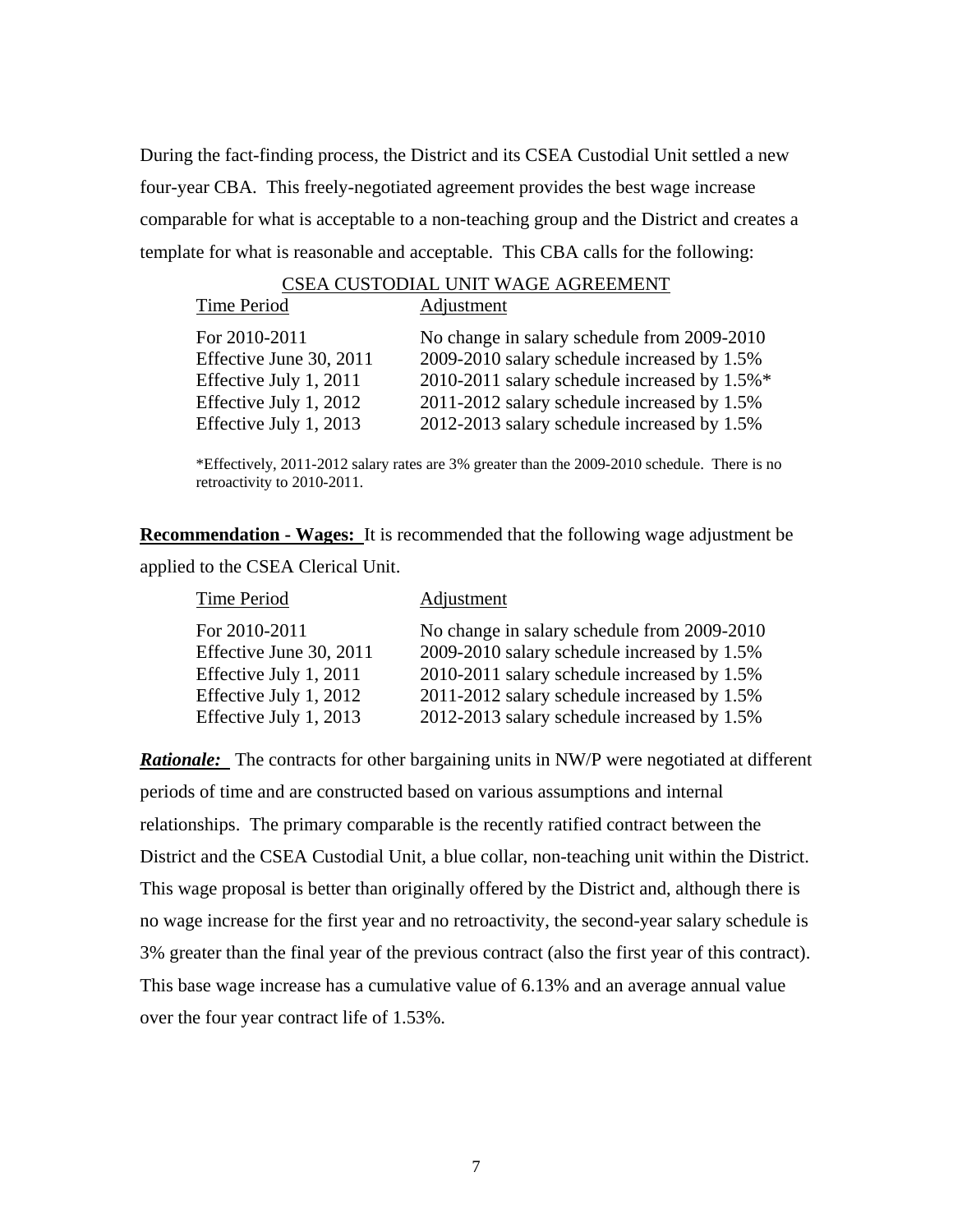For the thirteen (13) unit members at Step 7, having an average base salary of \$55,587 and no increments, the average base salary will increase to \$58,998 by July 1, 2013 – a wage increase of \$3,411. During the four-year contract period, these unit members will receive cumulative gross earnings increases of \$7,630, as shown below:

### CUMULATIVE GROSS PAY INCREASES (STEP 7)

| Contract Year | 2009-10 Wage                               | <b>Adjusted Wage</b> | <b>Increased Pay</b> |
|---------------|--------------------------------------------|----------------------|----------------------|
| 2010-2011     | \$55,587                                   | N/C                  | $-()$                |
| 2011-2012     | 55,587                                     | 57,267               | \$1,680              |
| 2012-2013     | 55,587                                     | 58,126               | 2,539                |
| 2013-2014     | 55,587                                     | 58,998               | 3,411                |
|               | <b>CUMULATIVE GROSS EARNINGS INCREASES</b> |                      | \$7,630              |

These wage adjustments also send a signal to District taxpayers and voters at budget adoption time that both the District and Union recognize the changed financial and economic realities in the State and County and are prepared to work together.

#### **Employee Health Insurance Contribution & Declination Payment**

The existing CBA provides that employees contribute a fixed dollar amount toward the cost of their health insurance benefit and pay a small percentage of the total District cost, as shown:

#### EMPLOYEE SHARE OF HEALTH INSURANCE COSTS

| Plan Type $*$                          | Plan Cost | <b>Employee Share</b> | Employee % |
|----------------------------------------|-----------|-----------------------|------------|
| $SINGLE$ (1)                           | \$7,300   | \$450                 | 6.2%       |
| FAMILY (10)                            | 18,084    | 650                   | 3.6%       |
| * 5 employees decline health insurance |           |                       |            |

The Union has agreed to go off a fixed dollar contribution and move to a 5% of premium contribution rate for both plans for the remainder of the 2011-12 school year and 2012- 13. It proposes also that (1) employees hired after ratification contribute at the rate of 10% of premium and (2) those declining a plan receive a buy-back benefit similar to that contained in the CSEA Custodial CBA, §20.6); i.e. an annual payment of 50% of the District cost for individual coverage. The Union notes that the contribution rate increases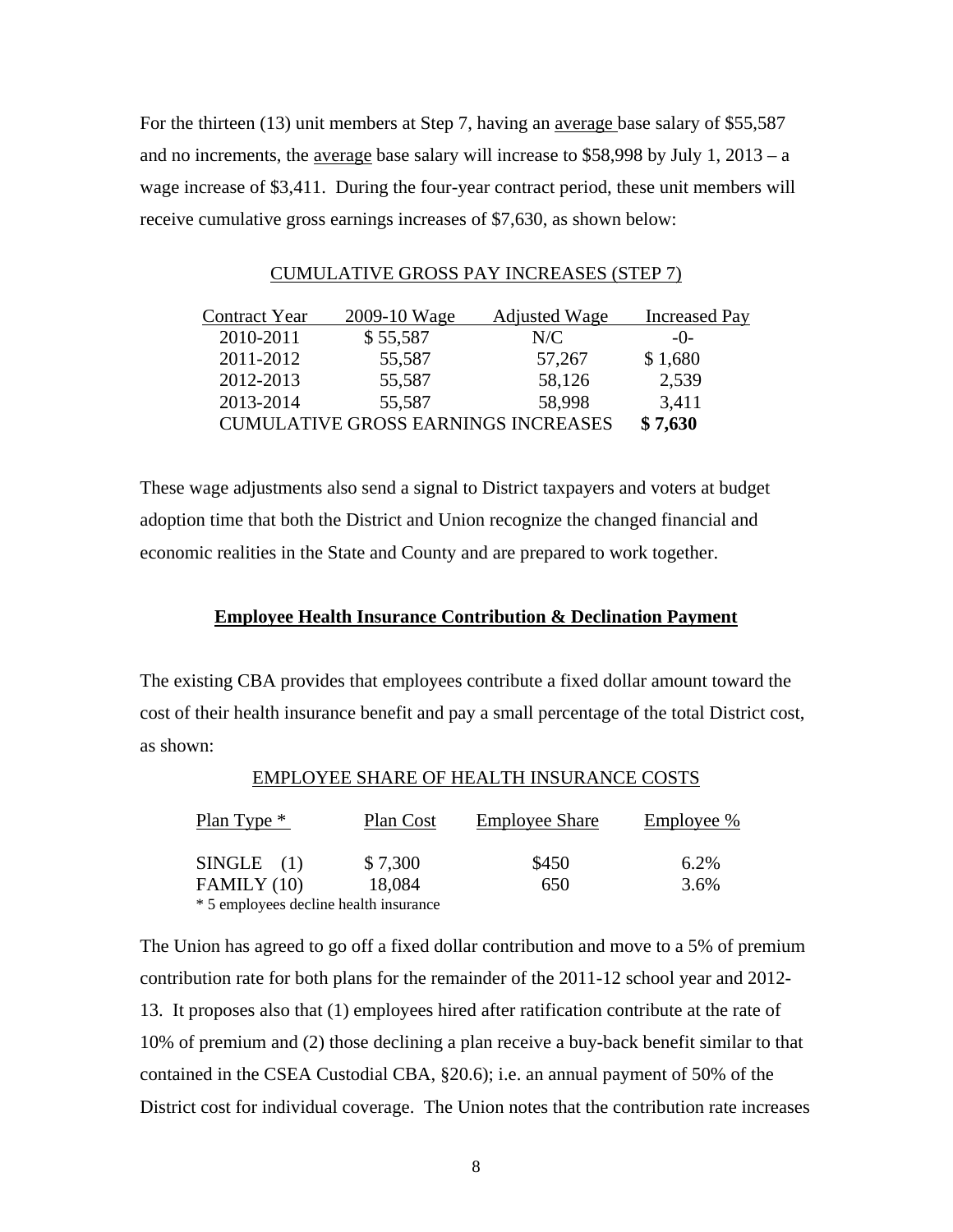proposed by the District are higher than those recently occurring in the neighboring Ossining and Hendrick Hudson districts, which increased by 1% and 1½%. However, the Union notes that Ossining employees contribute 11% of premium, while Hendrick Hudson employees contribute 9½%.

The District, citing premiums that are "increasing at an alarming rate", notes that the CSEA Clerical Unit "pays less than all other district employees… despite the fact that it is the only bargaining unit with salaries over the median." It notes the higher contribution rates in the NW/P data base, including Lakeland, which goes as high as 20%. The District proposes the following employee contribution rates as percentage of applicable premiums: 2010-2011, No Change; 2011-12, 6%; 2012-13, 8%; 2013-2014, 10%. However, the District's recent settlement with the CSEA Custodial Unit provided for contribution rates that are somewhat lower than they have asked from this bargaining unit, to wit:

|                       | CSEA CUSTODIAL UNIT HEALTH INSURANCE CONTRIBUTION |
|-----------------------|---------------------------------------------------|
| <b>Effective Date</b> | <b>Employee Share</b>                             |
| July 1, 2011          | 6%                                                |
| July 1, 2012          | $7\frac{1}{2}$ %                                  |
| July 1, 2013          | 9%                                                |
|                       |                                                   |

**Recommendation – Health Insurance Contribution Rate:** Effective July 1, 2011, all who are member on the date of ratification shall contribute 6% of their applicable premium for health insurance coverage; effective July 1, 2012, this percentage will increase to 7½% effective July 1, 2012, this percentage will increase to 9%. These deductions should be taken through a §125 Plan. Members hired after the date of ratification shall contribute 10% of applicable premium.

*Rationale:* It is clear from the evidence that most districts in the NW/P BOCES data set have health insurance contributions based upon percentage shares, not fixed dollar amounts. Equally so, there is strong movement to increase the employee share of premium and, in fact, this has been the case with the teaching unit and, now, in the recently ratified CSEA Custodial CBA. While many NW/P non-teaching units contribute a higher percentage than the District seeks from this unit, I find the best comparable is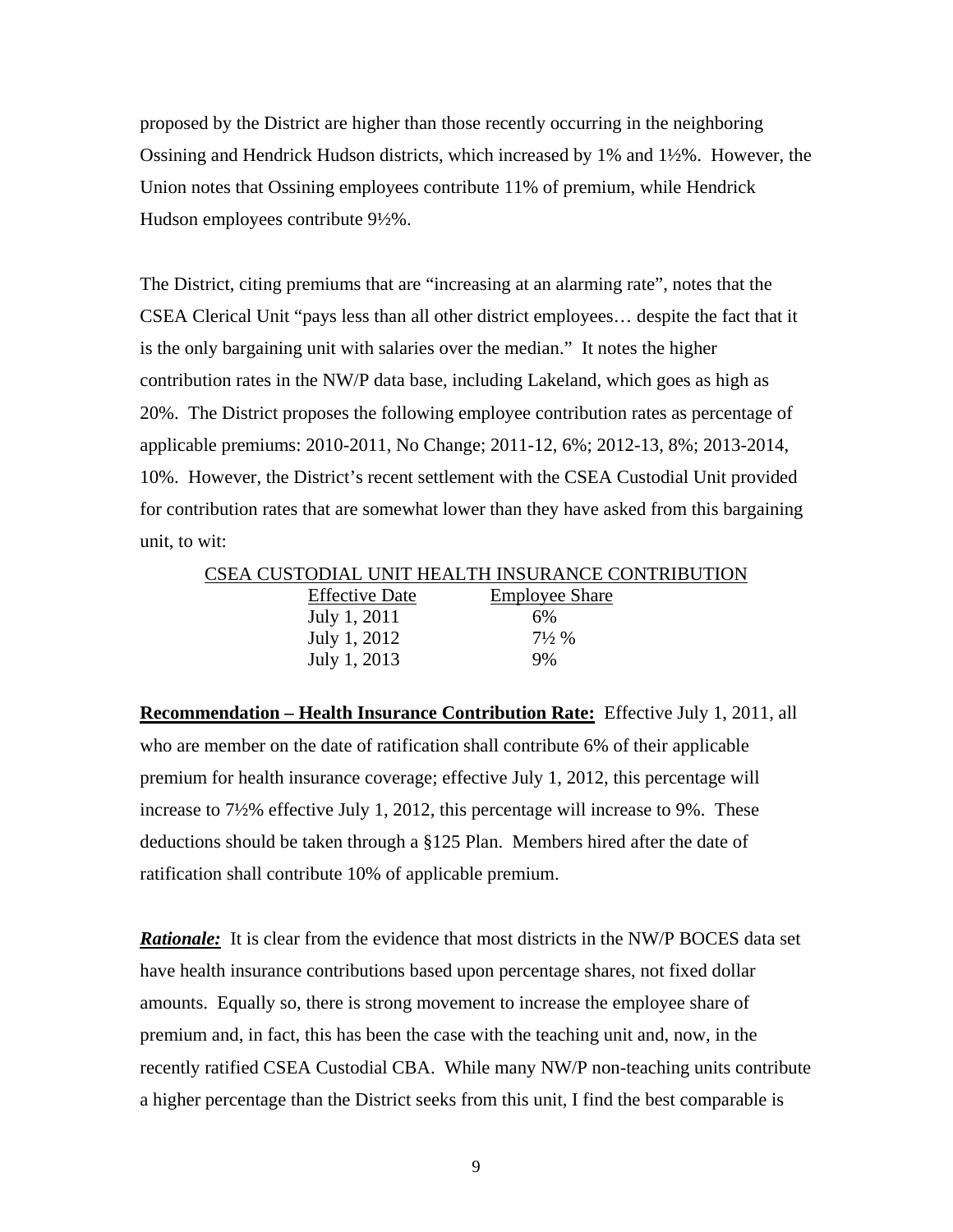that in the new CSEA Custodial CBA and the same is recommended. The Union has proposed that new members contribute at the rate of 10%.

This recommendation will impose a cost on members that increases over time as health insurance premiums increase. This, of course, will be offset by the general base wage adjustment. Assuming that premiums increase at 10%/year, a not unreasonable assumption, the cost to those electing the Family Plan will increase by \$1,319/year, from the present fixed share of \$650/year to \$1,969, effective July 2013. The average unit member at top step, earning \$58,998 in base pay, will, then, contribute about 3.3% of pay, less with longevity included.

EMPLOYEE COST OF FAMILY PLAN (EST.)

| <b>Effective Date</b>                 |                  | Employee Share Family Plan $(E)^*$ Annual Cost |         |
|---------------------------------------|------------------|------------------------------------------------|---------|
| Effective July 2011                   | 6%               | \$18,084                                       | \$1,085 |
| Effective July 2012                   | $7\frac{1}{2}$ % | 19,892                                         | 1,492   |
| Effective July 2013                   | 9%               | 21,881                                         | 1,969   |
| Assumes a 10%/yearly premium increase |                  |                                                |         |

**Recommendation – Declination Buy-Back:** Effective July 1, 2012, all members who provide proof of suitable alternative health insurance coverage, may waive District coverage and receive 25% of the cost of the Individual premium. This shall be done in the same manner as for the CSEA Custodial Unit CBA in effect at this time.

*Rationale:* This recommendation seeks to enhance the possibility that the District may incur cost savings by encouraging qualified clerical employees to waive health insurance coverage. Using this incentive next year, if just one additional employee with a Family Plan waived coverage, the District could save  $$17,885$  [19,892 - (25% x 8,030\*)] and the employee could receive a \$2,000 benefit. With both CSEA in-District unit members paying higher health insurance contributions, this recommendation begins to equalize the declination benefit, as well. Five unit members presently decline insurance.

#### **Unused Sick Leave Buy-Back Value and Application to RSSL §41-J**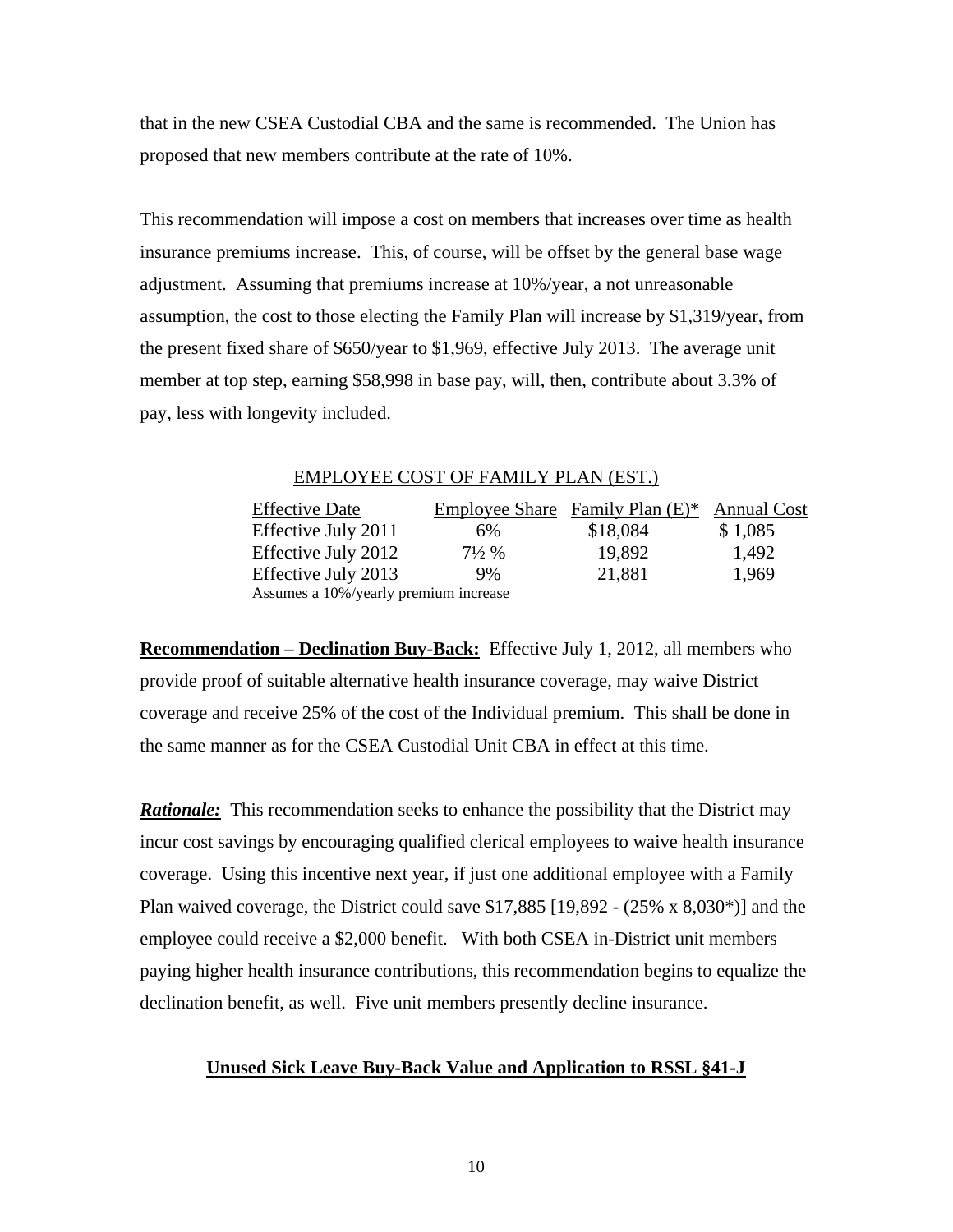Unit members are allowed to accumulate up to 260 days of sick leave. The first 100 days

\* Calculated by progressing premium costs by 10% over 2011 estimate.

can be applied to RSSL §41-j retirement credit. At retirement, sick leave is cashed out for between 101 and 246 days, or the 145 days beyond the first 100 accumulated days, at the rate of \$60/day. This has a maximum cash value of \$8,700. The District seeks to change this provision of the CBA.

The District proposes that the first 165 days of accumulated sick leave be applied to RSSL §41-j retirement credit. Cash buy-out would be allowed for those accumulated unused sick days beyond 165 and up to 260, or 94 days, at the rate of \$75/day. This would have a maximum cash value of \$7,050. The Union rejects any reduction in the amount of eligible buy-back days; it withdraws its proposal to increase the daily buyback amount from \$60/day to \$75/day.

After the hearing and before submission of closing briefs, the District and CSEA Custodial Unit included in their new CBA a provision that custodial bargaining unit members receive \$65/day for each unused accumulated sick day beyond 165 and up to and not to exceed day 248 at the time of retirement.

## **Recommendation – Unused Sick Leave Buy-Back Value and Application to RSSL**

**§41-J:** Unit members shall be allowed to buy-back at retirement unused accumulated sick days beyond 165 and up to 260 at the rate of \$75/day. The first 165 days shall be used as retirement credits pursuant to RSSL §41-j.

*Rationale:* NW/P BOCES districts provide a wide range of comparables. The District-CSEA Custodial Unit agreement provides the best comparable – a recently ratified nonteaching contract within the same district. The recommendation is based on this settlement, as modified by the offer of the District to this unit. The larger retirement system credit will result in larger pension payments over time, as contrasted with the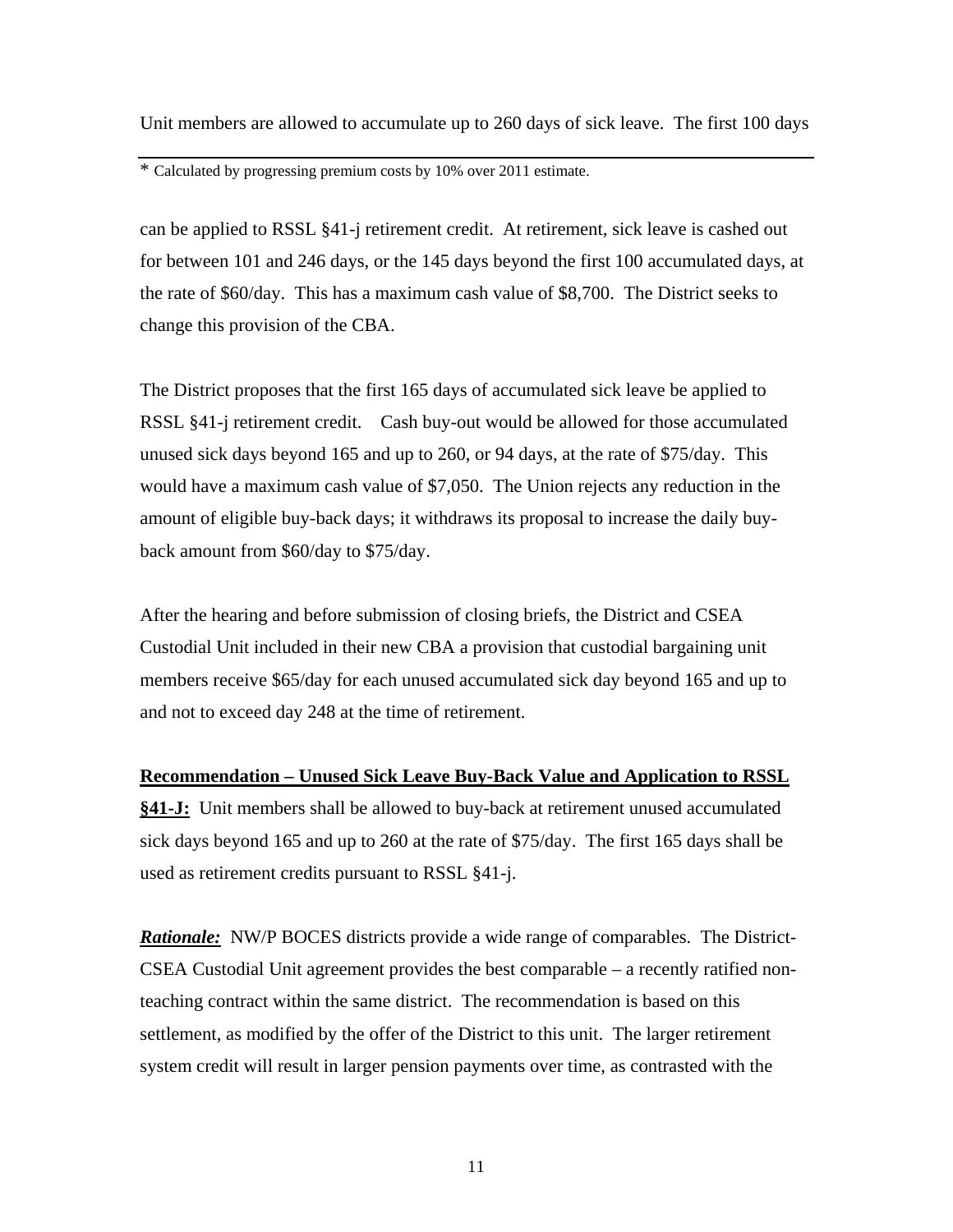possible cash buy-back reduction for employees who might have a maximum allowable accumulation.

### **Summer Work Hours**

Unit members normally work a 35-hour week when schools are in session. The expired CBA provides that when schools are not in session during the summer, bargaining unit members go on a 30-hour week, working Monday – Thursday from 7:30 AM – 3:00 PM  $(6 \frac{1}{2} \text{ hours})$  and Friday from 7:30 AM – 11:30 PM\* (4 hours). \*The contract allows an 8 AM – 12 PM option.

The District seeks to change the summer work schedule of unit members by adding  $2\frac{1}{2}$ hours to the work week and increasing the length of the Friday work schedule. It notes that there is no coverage after 12 PM on a summer Friday, seven of sixteen districts have longer summer hours and an absence on Friday counts as only a half-day absence, placing the District in "double jeopardy". The District further notes that custodial unit workers are on a 40-hour work week with no reduced summer hours.

The Union seeks no change in the summer work schedule, noting that it was originally proposed by a member of the Board of Education, is an increase in work hours, has been in effect for many years and is a long established practice within the district.

**Recommendation – Summer Work Hours:** No change is recommended in the summer work schedule.

*Rationale:* The District has not made a case for summer work schedule change, nor indicated how such a change would benefit the operation of the schools. Summer tends to be a quieter period for school activity; not many teachers or children are in school buildings. It's difficult to believe that a summer Friday afternoon would be busier and the District, other than arguing that custodial staff work 40 hours, has not shown what work improvement might take place during the 2½ hour work add-on period it seeks.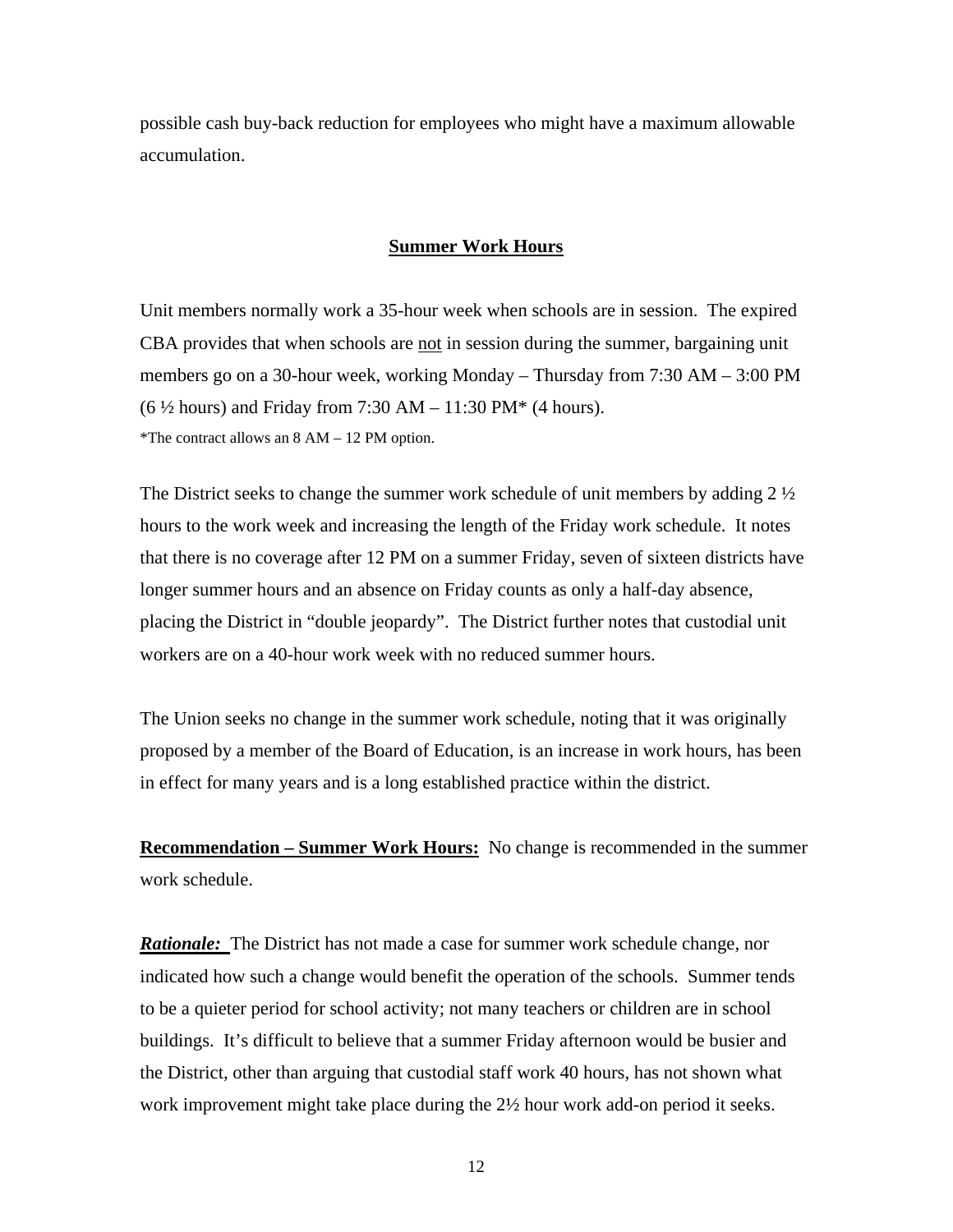It may be true that the custodial unit works a 40-hour summer work week, but, there, comparability only goes so far. The more accurate set of comparables is those the District has used to argue most of its case: the BOCES NW/P data set. Using that data, it is clear that the Croton-Harmon Clerical Unit has quite comparable summer work hours to those in NW/P and is one of the 10 of 16 districts working a 30-hour summer schedule. For these reasons, no change is recommended and this should be deferred to future bargaining.

### **SUMMARY OF RECOMMENDATIONS (Underlining indicates Recommended Changes)**

The following summarize the Fact Finder recommendations for resolution of the impasse between the Croton-Harmon UFSD and CSEA Local 860, Croton-Harmon Clerical Unit.:

**Recommendation – Term of Agreement:** The renewal agreement should be for the four year period from July 1, 2010 through June 30, 2014.

**Recommendation – Wages:** It is recommended that the following wage adjustment be applied to this bargaining unit.

| Time Period             | <b>Adjustment</b>                           |
|-------------------------|---------------------------------------------|
| For 2010-2011           | No change in salary schedule from 2009-2010 |
| Effective June 30, 2011 | 2009-2010 salary schedule increased by 1.5% |
| Effective July 1, 2011  | 2010-2011 salary schedule increased by 1.5% |
| Effective July 1, 2012  | 2011-2012 salary schedule increased by 1.5% |
| Effective July 1, 2013  | 2012-2013 salary schedule increased by 1.5% |

**Recommendation – Health Insurance Contribution Rate:** Effective July 1, 2011, all members on the date of ratification shall contribute 6% of their applicable premium for health insurance coverage; effective July 1, 2012, this percentage will increase to 7½%; effective July 1, 2012, this percentage will increase to 9%. These deductions should be taken through a §125 Plan. Members hired after the date of ratification shall contribute 10% of applicable premium.

**Recommendation – Declination Buy-Back:** Effective July 1, 2012, all members who can provide proof of suitable alternative health insurance coverage, may waive District coverage and receive 25% of the cost of the Individual premium. This shall be done in the same manner and fashion as for the CSEA Custodial Unit CBA in effect at this time.